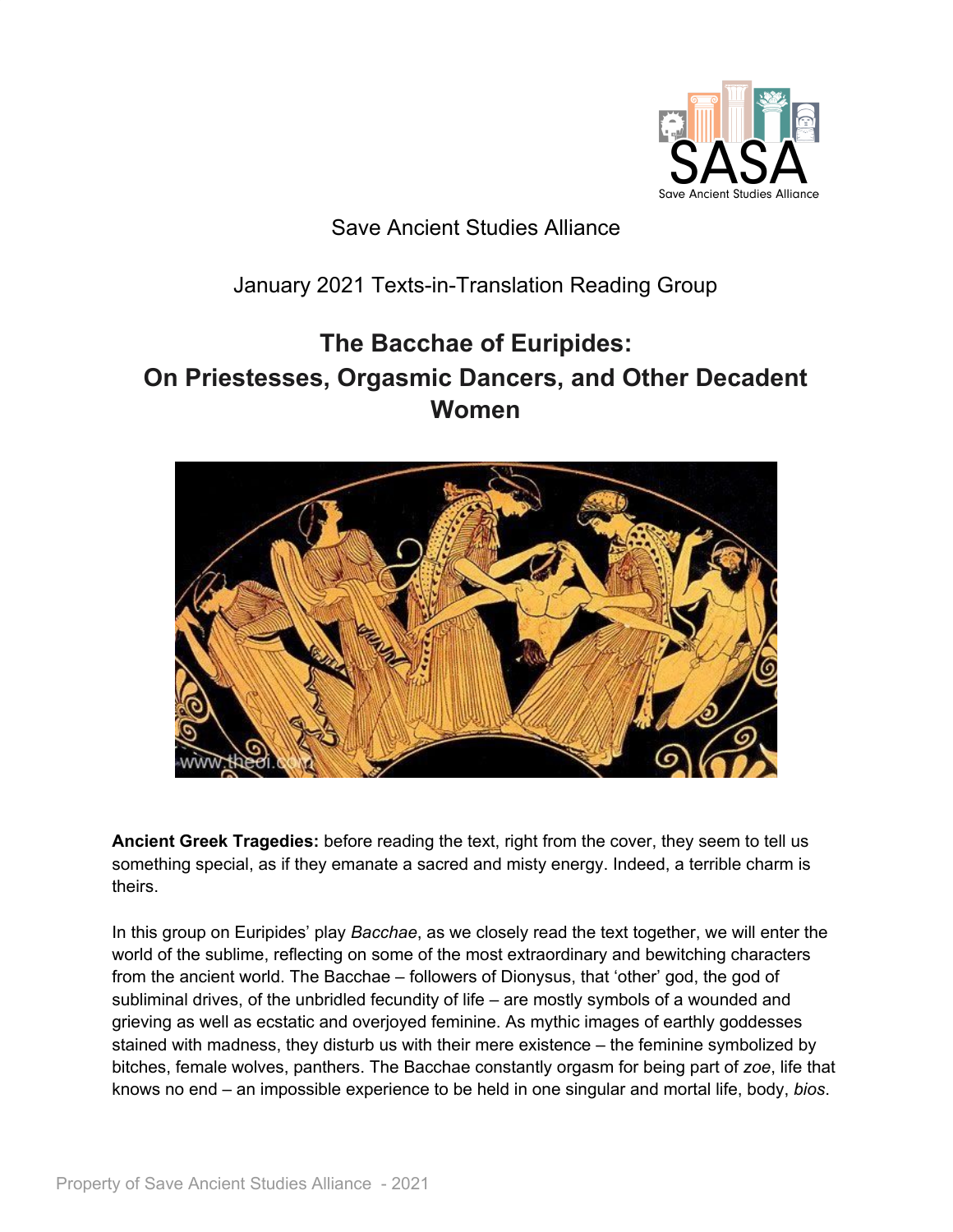

And still they do. In our conversations, we will reflect on the several masks of Dionysus, his traumatic births, and the irreducible protest of life that characterizes his cult. We will ask how the Bacchic experience speaks to us today, at a time when the capitalist imaginary draws its nourishment from the consumption and fetishization of the female body. We shall then heal in reading together, recovering the right to think of ourselves as tragic texts, bearers of a knowledge made of flesh and yet capable of the divine in a way that is otherwise than the trappings of metaphysics.

#### **Your SASA Educational Ambassadors:**

Dr. Alessandra Filannino Indelicato [alessandra.indelicato@unimib.it](mailto:alessandra.indelicato@unimib.it) Tuhin Bhattacharjee

## **Dates (3 weeks): Thursdays @ 10am EST (4:00 pm Italian time, 8:30 pm Indian time)**

-Session 1: January 14th -Session 2: January 21st -Session 3: January 28th

### **Location:**

Zoom Meeting Link [https://us02web.zoom.us/j/84082125168?pwd=RlhDcnlZYkM1NGpvWk9SNXZrZjRRdz](https://us02web.zoom.us/j/84082125168?pwd=RlhDcnlZYkM1NGpvWk9SNXZrZjRRdz09) [09](https://us02web.zoom.us/j/84082125168?pwd=RlhDcnlZYkM1NGpvWk9SNXZrZjRRdz09)

Zoom Meeting ID 840 8212 5168

Zoom Meeting Password 638850

**Structure:** TBD

**Link to Main Reading: [Euripides,](http://johnstoniatexts.x10host.com/euripides/bacchaehtml.html)** *[Bacchae](http://johnstoniatexts.x10host.com/euripides/bacchaehtml.html)*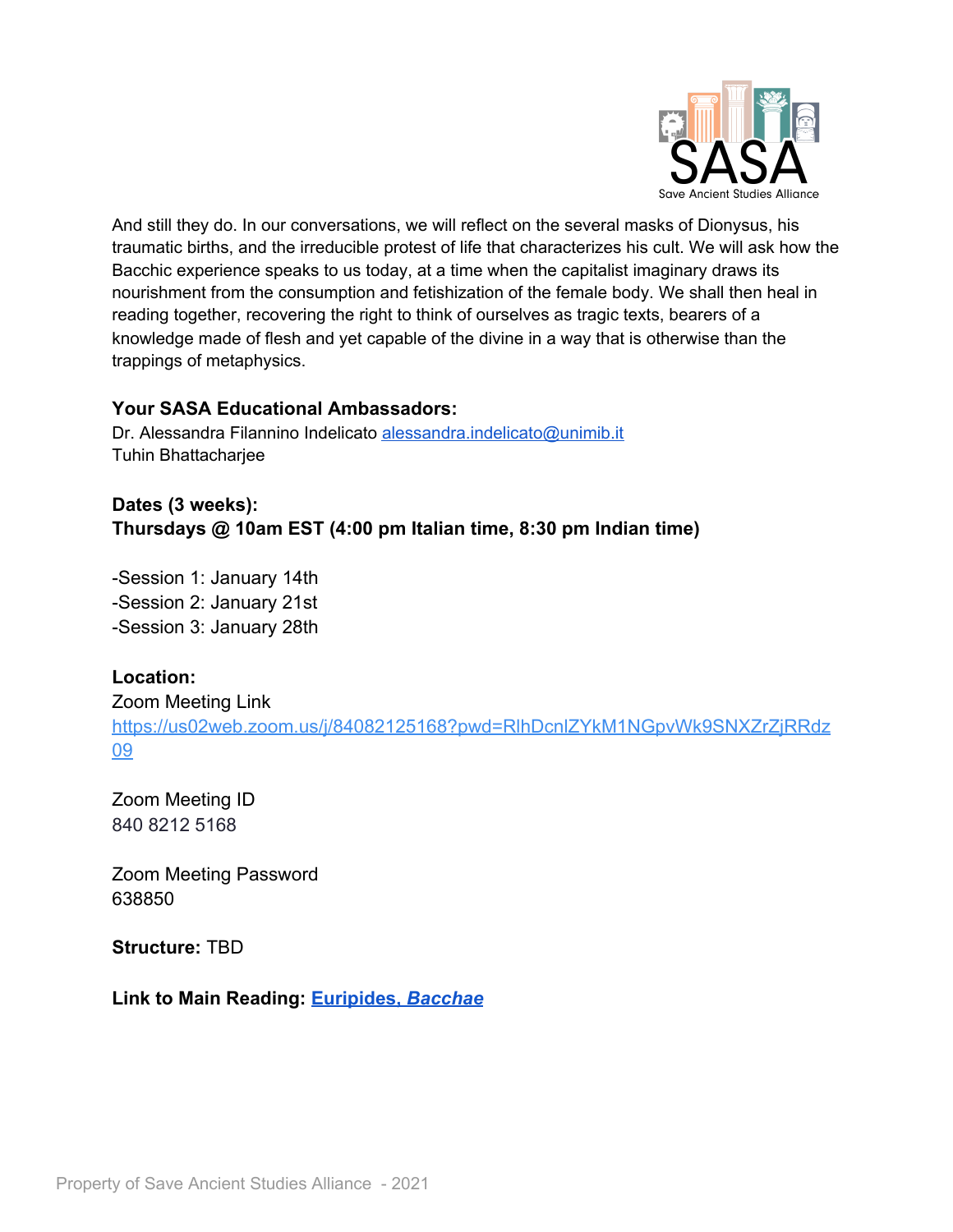

#### **Meeting I**

Possible Discussion Questions:

- Who is Dionysus? What does his arrival in Greece, after a long journey through the East, represent?
- The play begins with Dionysus introducing himself and his followers. Why do you think he needs to introduce himself in such an elaborate manner to an audience participating in his own festival?
- In the play's prologue, Dionysus describes the strange circumstances of his birth. How do you think his traumatic (re)birth might have (symbolically) shaped his figuration and attributes?

#### **After meeting In addition:**

Hey guys, I'm Alessandra. Just to briefly write the Greek words we mentioned today as promised (of course you don't have to know them - someone would call it a posh thing, someone compulsive preciseness, someone else intellectual masturbation...ha ha!). In the introduction, first 10 lines, there could be seen these topics (but this is just my own personal reading):

- *Genos* (γένος): the origin
- *Morphe* (μορφή): the form and its fluidity
- *Topoi* (τόποι): literal places as symbols
- *Eros* (ἒρως): emotive thrust/desires

Plus: the line I mentioned was (probably too technical, I apologize but) the 4th (*morphen d'ameipsas ek theou brotesian*, μορφήν δ'ἀμείψας ἐκ θεοῦ

### βροτησίαν)

with the literal translation of "having turned (*ameipsas*) shape (*morphen*) from god (*ek theou*) to human (with this particularity of "*brotesian*" that refers to humans as, let's say, bleeding creatures, wounded creatures, more than under the political aspect - as, for the example, the difference between the Latin *homo* and *vir*, I would say obviously speaking reductively). " I also referred to the first verb  $\mathring{\eta} \kappa \omega$  (heko) in a symbolic sense of "having arrived" coming from a big voyage but also as to say "Here I am!" in a sort of remarking of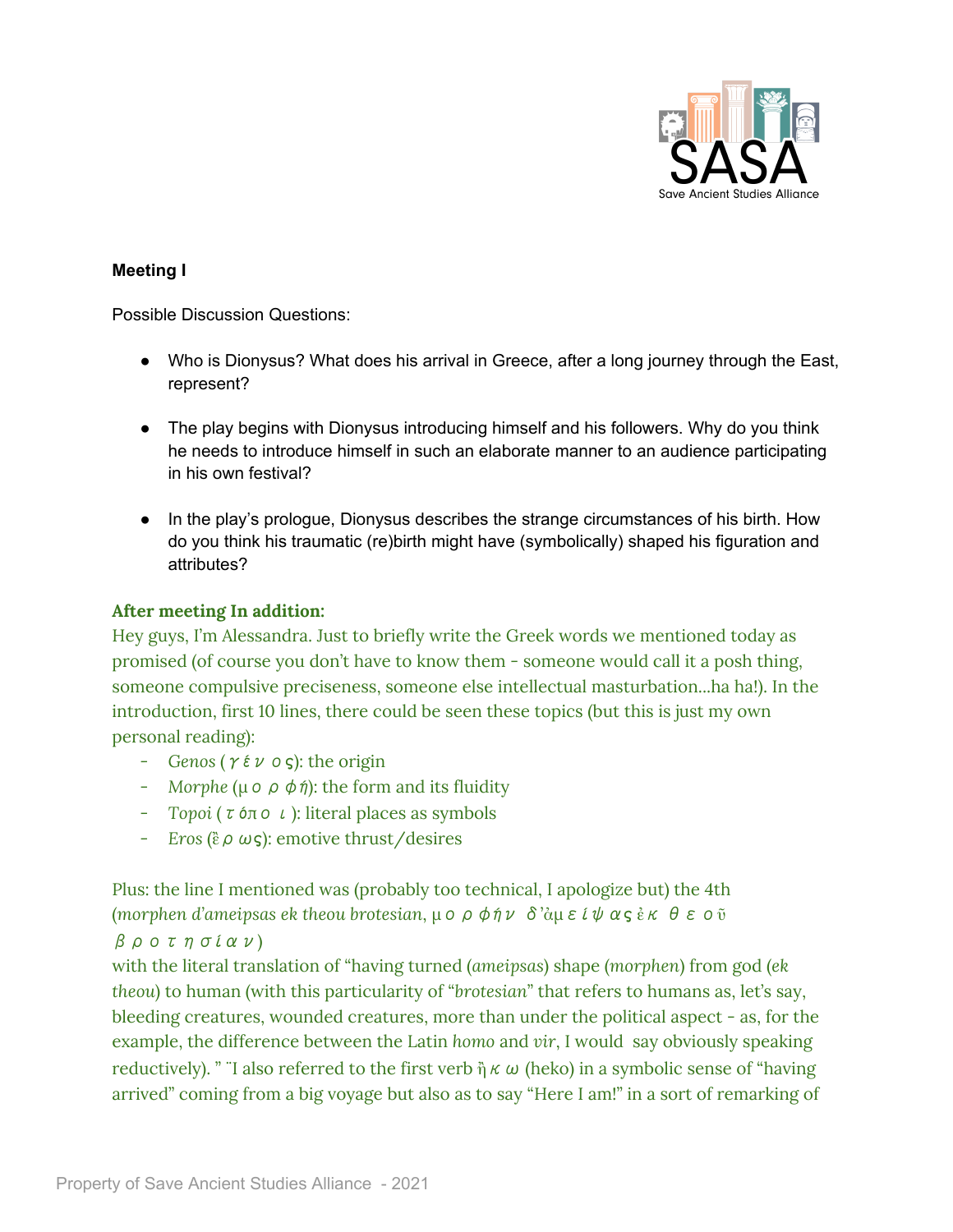

his existence (I do exist). Then you enriched this with all your splendid thoughts about mirrors and self-determination. Sorry, the transliteration is not perfect because I do not know how to do the long vowels in this document, my bad. Hope it's enough! =)

## **Hey guys, something that can nourish reflections and thoughts for our next meeting. See you! =)**

*By which side is Euripides staying? By Pentheus' side against the orgiastic excesses of the Dionysian religion? Or rather he celebrates Dionysus' mystic grandiosity? Yet there must be a thesis in the Euripidean speech. What else Bacchae could be if not a reflection on dionisysm, the expression of a point of view on religion? Solutions to the riddle insert on the stereotype, already spread in the Ancient world, of one atheist Euripides, corrupted by the Sophistic. And hence, Bacchae appeared to some as a palinode, the fruit of a sort of redemption: the conscience crisis of an old man at that point who, one step from dying, discovers again gods, and fathers' religion. Or rather, on contrary, one could see in the tragedy Euripides' extreme protest towards traditional gods. [***Giorgio Ieranò,** *Bacchae***, Mondadori, Milano, 1999, p. VII.** *The translation is mine***.***]*

#### **After meeting II. In addition: Lines 314-318:**

**"On women, where Aphrodite is concerned, Dionysus will not enforce restraint such modesty you must seek in nature, where it already dwells. For any woman whose character is chaste won't be defiled by Bacchic revelry."**

Here's a link to Judith Butler's excellent discussion of "kinship trouble" in ancient Greek tragedy, with particular focus on Euripides' *Bachhae*:

Butler - [Reflections](https://www.ucl.ac.uk/classics/sites/classics/files/housman_butler_2017.pdf) on Kinship Trouble